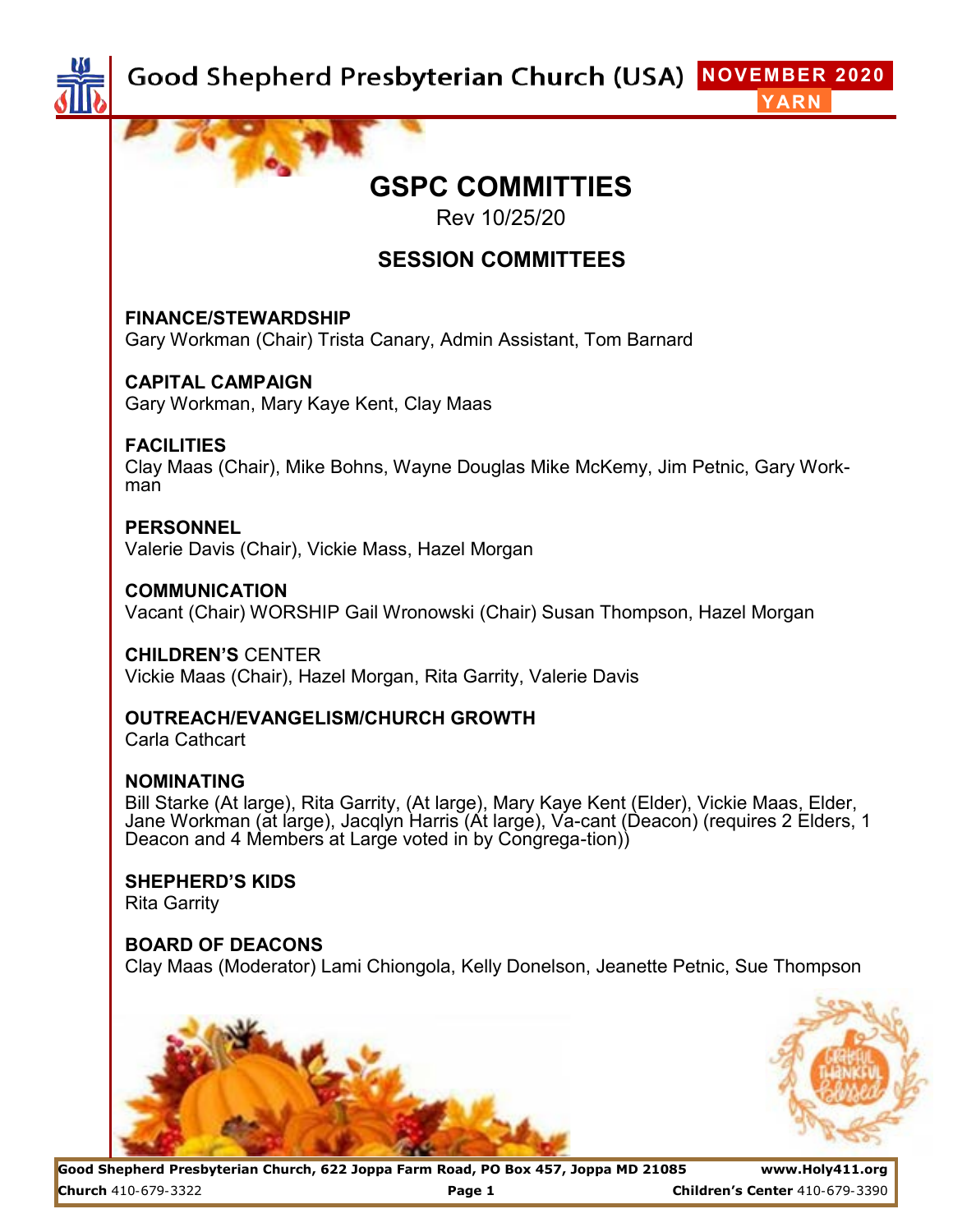



# **GSPC COMMITTIES CONTINUED**

Rev 10/25/20

# **GSPC OFFICERS**

**Pastor: VACANT Administrative Assistant:** Trista Canary **Commissioner to Presbytery:** Cindy PreVatte **Clerk of Session:** Mary Kaye Kent **Treasurer:** Ellie Pfoutz

| Elders (9)       | <b>Class</b> | Term            | Term Dates (end 7/1)  |
|------------------|--------------|-----------------|-----------------------|
| Barnard, Tom     | 2023         | 1st             | 2020-2023             |
| Bohns, Mike      | 2021         | 1st             | 2018-2021             |
| *Davis, Valerie  | 2021         | 1st             | 2018-2021             |
| Donelson, Greg   | 2023         | 1st             | 2020-2023             |
| Kent, Mary Kaye  | 2022         | 1st             | 2019-2022             |
| Maas, Vickie     | 2020         | 2 <sub>nd</sub> | 2020-2023             |
| Morgan, Hazel    | 2019         | 1st             | 2019-2022             |
| Starke, Bill     | 2023         | 1st             | 2020-2023             |
| *Workman, Gary   | 2021         | 2 <sub>nd</sub> | 2018-2021             |
| *at end of term  |              |                 |                       |
| Deacons (6)      | <b>Class</b> | <b>Term</b>     | Terms Dates (end 7/1) |
| Chiongola, Lami  | 2022         | 1st             | 2019-2022             |
| Donelson, Kelly  | 2023         | 1st             | 2020-2023             |
| Maas, Clay       | 2022         | 2 <sub>nd</sub> | 2019-2022             |
| Petnic, Jeanette | 2023         | 1st             | 2020-2023             |
| Thompson, Sue    | 2022         | 1st             | 2019-2022             |
| Vacant           |              |                 |                       |

#### **Trustees/Corporation Officers**

Kent, Mary Kaye President Pfoutz, Ellie Vice President Tich, Jerry Secretary Wronowski, Gail **Treasurer** 

checking & savings

**M&T Bank Officers** Bohns, Maas, Webster, Workman



**Grace Fund Officers** McKemy M., Tich J., Workman, G.

**CDs Signatories** Pfoutz, PreVatte, Workman



**Good Shepherd Presbyterian Church, 622 Joppa Farm Road, PO Box 457, Joppa MD 21085 www.Holy411.org Church** 410-679-3322 **Page 2 Children's Center** 410-679-3390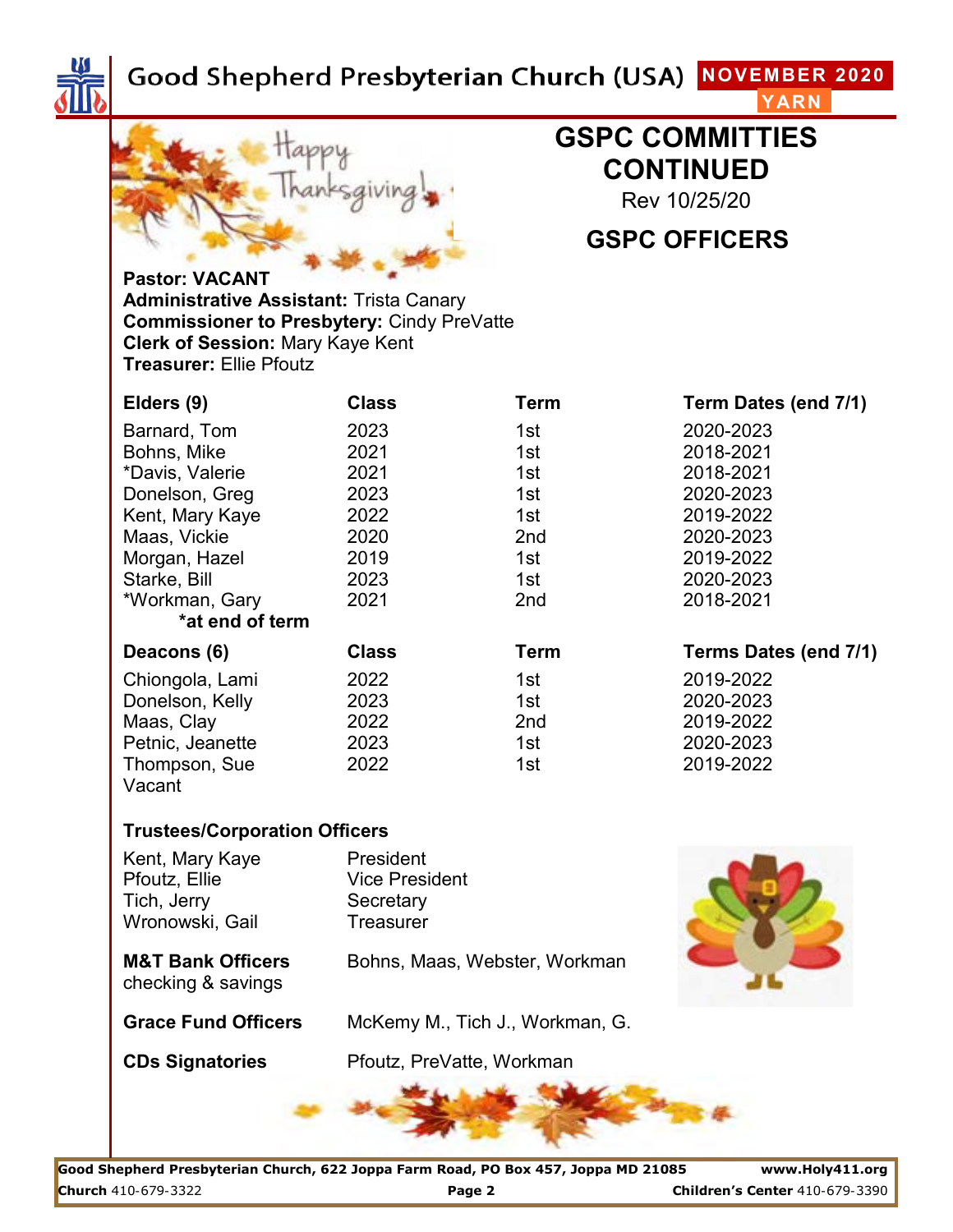

**GIVE THANKS CROSSWORD**





7. O give thanks to the Lord, for he is good;

love endures forever.

them from their

, and their

(Psalm 107) **E** 11. I delight to do your will, O my God; your is within my heart." (Psalm 40) 12. ... with thanksgiving let your made known to God. (PHILIPPIANS 4) 13. Then they cried to the Lord in their trouble, and he distress... (Psalm 107) 14. They will abide in children shall possess the land. (Psalm 25) 15. Do not, O LORD, withhold your from me... (Psalm 40) 17. On the day I called, you answered me, my strength of soul. (Psalm vou  $138)$  $19.1$ the troubles of my heart, and bring me out of my distress. (Psalm 25) 20. ... for you have your name and your word above everything. (Psalm 138)

for his

**L**

1. ...but steadfast love those who trust in the Lord. (Psalm 32)

3. Lead me in your \_\_\_\_\_\_\_\_, and teach me... (Psalm 25)

noise to the LORD, all 4. Make a the earth. (Psalm 100)

you and teach you the way 5. I will you should go... (Psalm 32)

6. For he \_\_\_\_\_\_\_ the thirsty, and the hungry he fills with good things. (Psalm 107).

, and his 8. Enter his gates with courts with praise. (Psalm 100)

9. People tell of your deeds. (Psalm 75)

10. Let everything that praise the Lord! (Psalms 150)

16. But I will forever; I will sing praises to the God of Jacob. (Psalm 75) 18. Let those who are \_\_\_\_\_\_ give heed to these things, and consider the steadfast love of the Lord. (Psalm 107)

### **ANSWERS ON THE LAST PAGE!**

be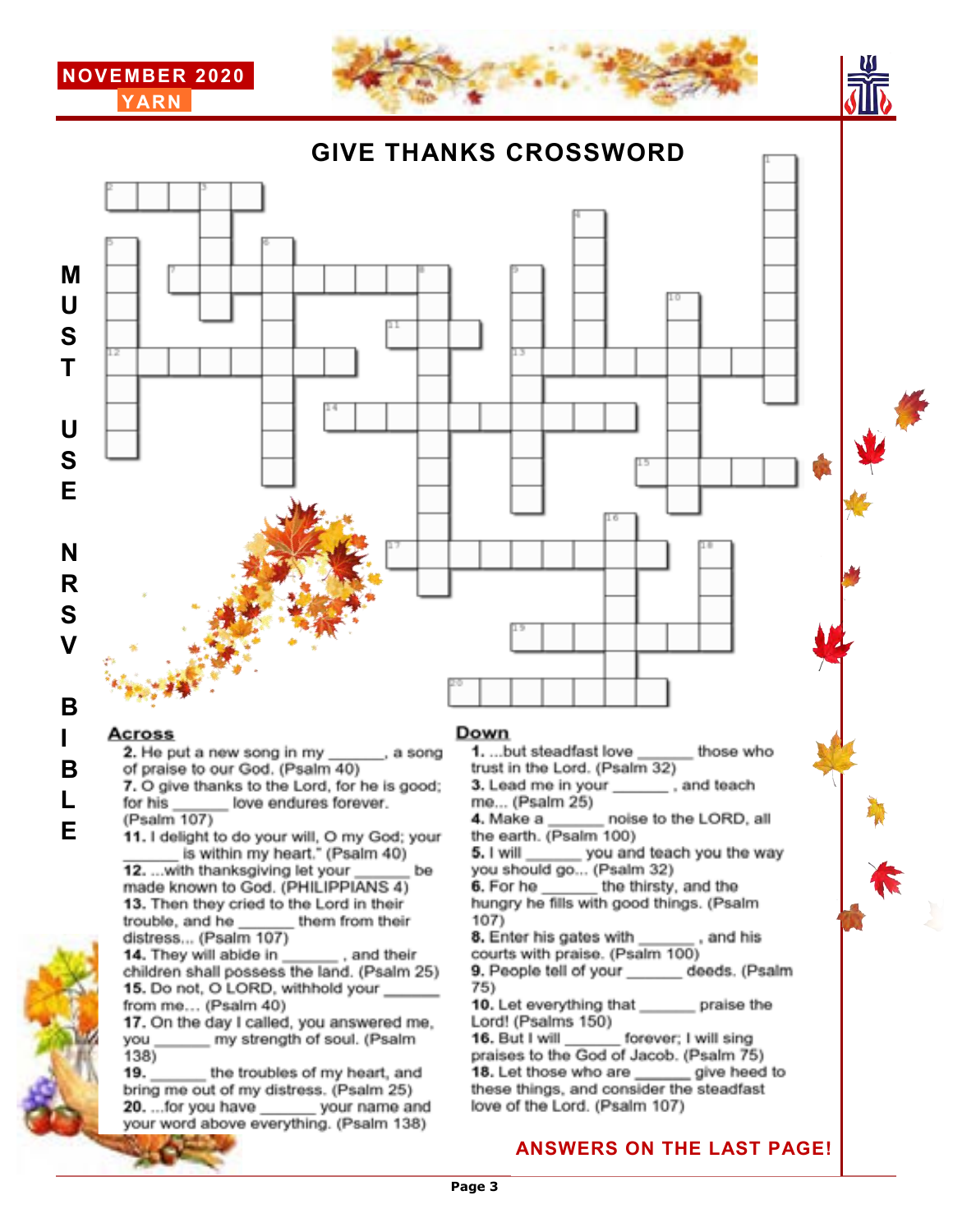

## **THANKSGIVING GIVING BOXES**

"All great changes are preceded by chaos." ~ Deepak Chopra

We don't mean to rock anyone's world right now but those responsible for organizing the annual Thanksgiving Box Program thought it

best to provide food for those in need in a new, less hands-on way. If you were wondering about how this program could be done this year, given the pandemic and so many food pantries suspending their operation for health reasons, here is a preview of what is to come:

- Our Food Pantry has not been visited a great deal over the last eight months. We are told that many smaller pantries are experiencing the same phenomenon. There are still people in the area who experience food scarcity, but Good Shepherd is not working with them directly.
- Because the handling of food and collection of it could present issues for volunteers and church members, we will not be collecting food items, as we have done in the past.
- We are accepting separate checks (made out to Good Shepherd) alongside your normal Sunday giving. **Please make checks out to Good Shepherd, with "GIVING BOX" written on the memo line.** This way members may make contributions to the Thanksgiving Box project instead of bringing food to our building.
- Good Shepherd will send a check to Christ Our King (this is completely voluntary) to cover the cost of thirteen turkeys accompanied by the same number of large boxes containing such things as stuffing, gravy, vegetables, pasta sauce, cranberries, etc. These items are delivered to Good Shepherd on the Monday before Thanksgiving Day via a delivery truck.
- Good Shepherd has a solid history of providing food items to supplement these special boxes. As you may recall, we collected quite a lot of "extra" items to make someone's Thanksgiving celebration very special. Instead, **this year we will purchase Redner's Gift Cards based on the amount of money we receive from our congregation's generous donations.**
- We plan to distribute the turkeys, food boxes from Christ Our King, and hand-made cards provided by our Pre-School children with a gift card inside for each needy person who has signed up previously for their Thanksgiving Box.

Yes, we may be experiencing a little chaos in our lives right now. And we regret not collecting lots of food for others. But, based on the current health situation, we feel this change is needed at this moment in time. We know you will understand and, when the time comes, you will give generously to this program. We will re-visit this wonderful project next year when we know we will have moved on and will have overcome the pandemic. Please open your hearts and minds to this change for this year. Thank you, from your Good Shepherd Deacons!

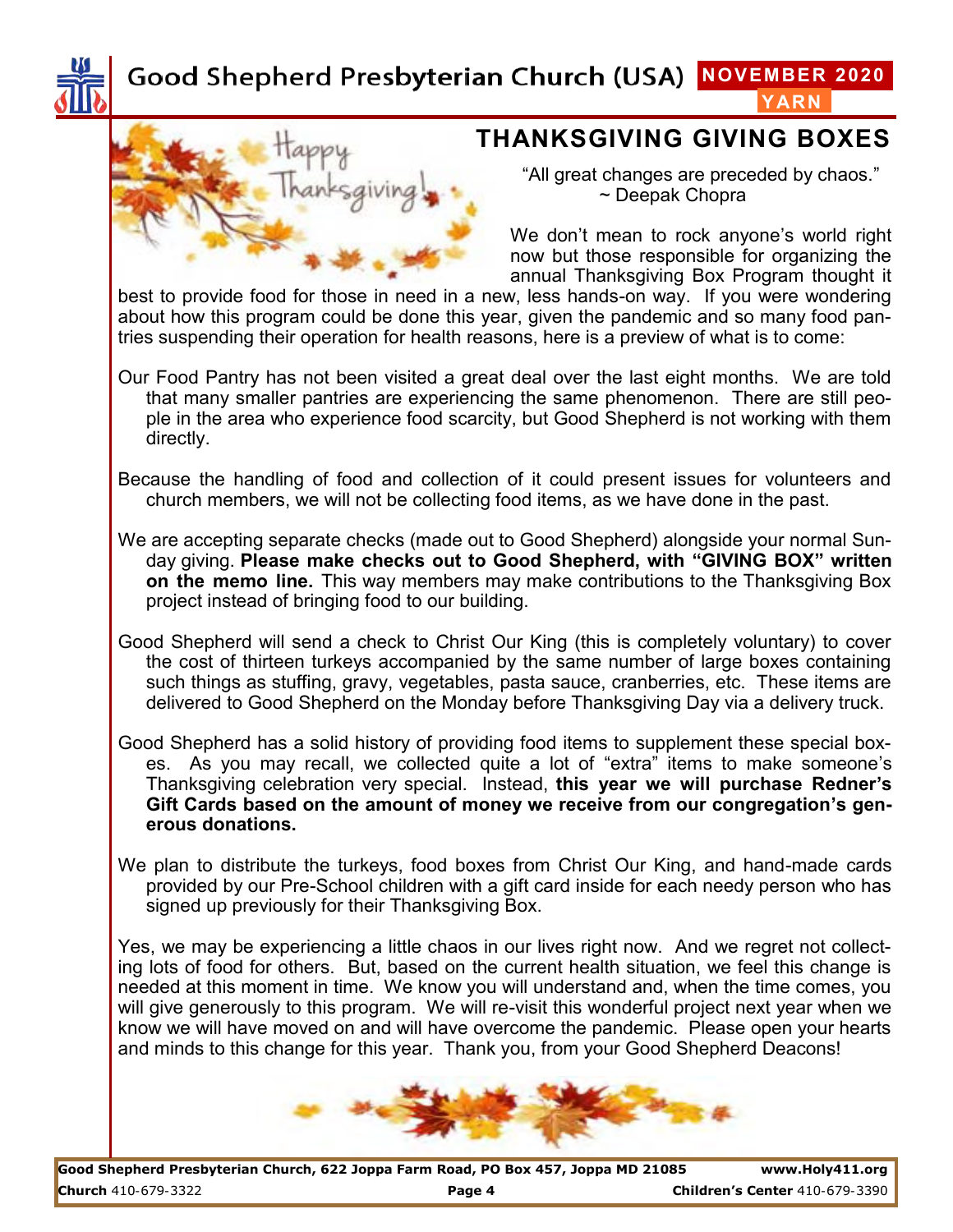







# **A MESSAGE FROM JANELLE**

It is with heavy heart that I let the GSPC congregation know that I am moving on to a new opportunity the summer of 2021.

I will be leaving GSCC and heading to Harford Day School to be the Director of Auxiliary Enterprise. I hope to remain in place for a year or two as a consultant to help the program get accreditation and achieve a Level 5 in EX-CELS. This was always my goal from the program and I hope to be able to complete that goal.

I am already at HDS part time, but I am training Jamie Williams, current infant room teacher (and a former teacher of mine from Friends School) to be my replacement. I am confident that Jamie will do an excellent job in this role. We are fortunate to have until the end of June to train.



# **PLEASE WELCOME JAMIE WILLIAMS!**

Jamie Williams lives and breathes childcare. After earning her bachelor's degree in Child Development and Family Studies from West Virginia University in 2010 and advancing steadily throughout her career, she is ecstatic to be bringing her 10+ years of childcare experience to Good Shepherd Children's Center.

Jamie emphasizes child-centered learning through play in her classrooms and has



most recently been studying the RIE philosophy of learning, set forth by Magda Gerber. Jamie and her husband Joey have a son, Jack (2020), who was one of the first and youngest babies in the new infant

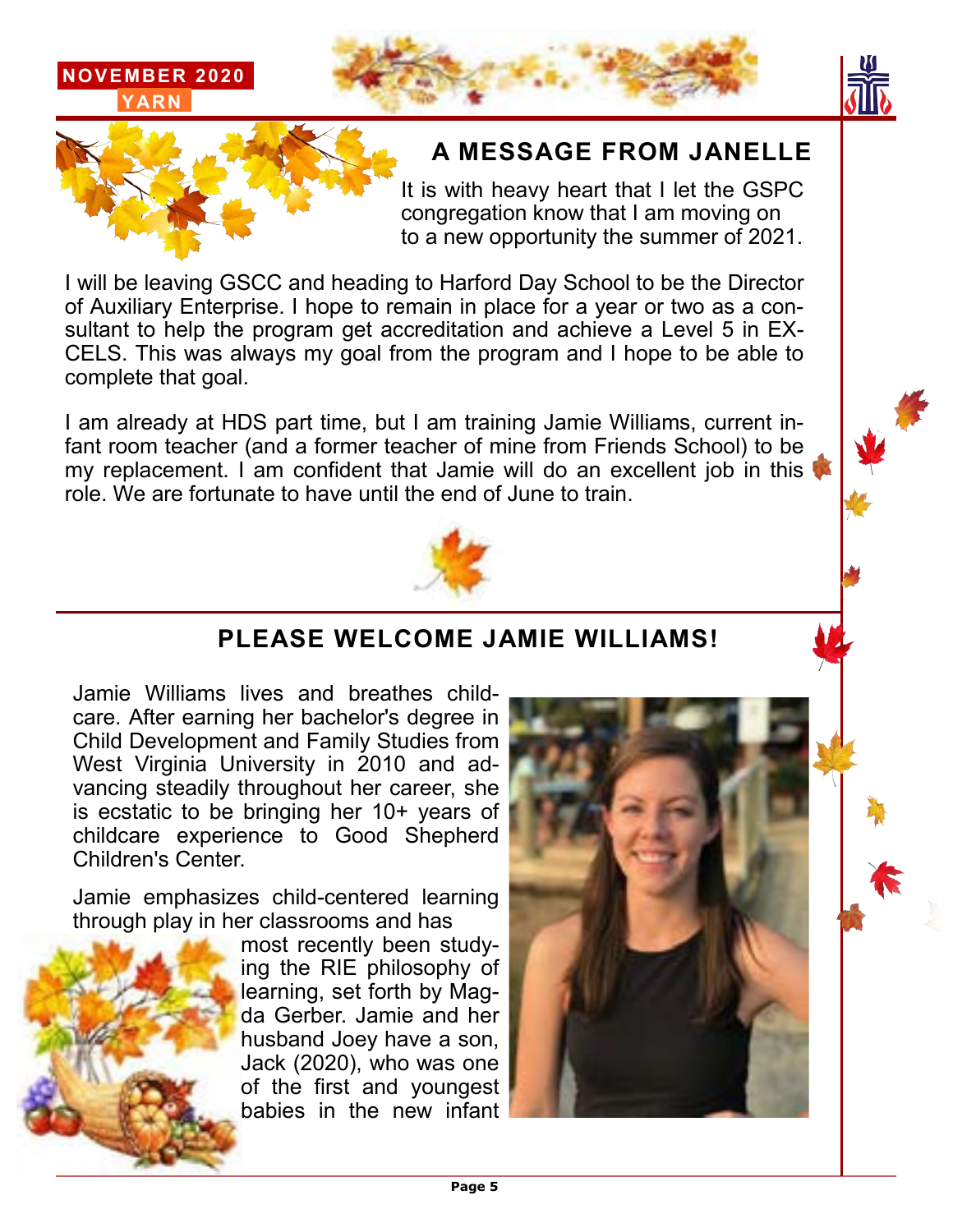

**Good Shepherd Presbyterian Church, 622 Joppa Farm Road, PO Box 457, Joppa MD 21085 www.Holy411.org Church** 410-679-3322 **Page 6 Children's Center** 410-679-3390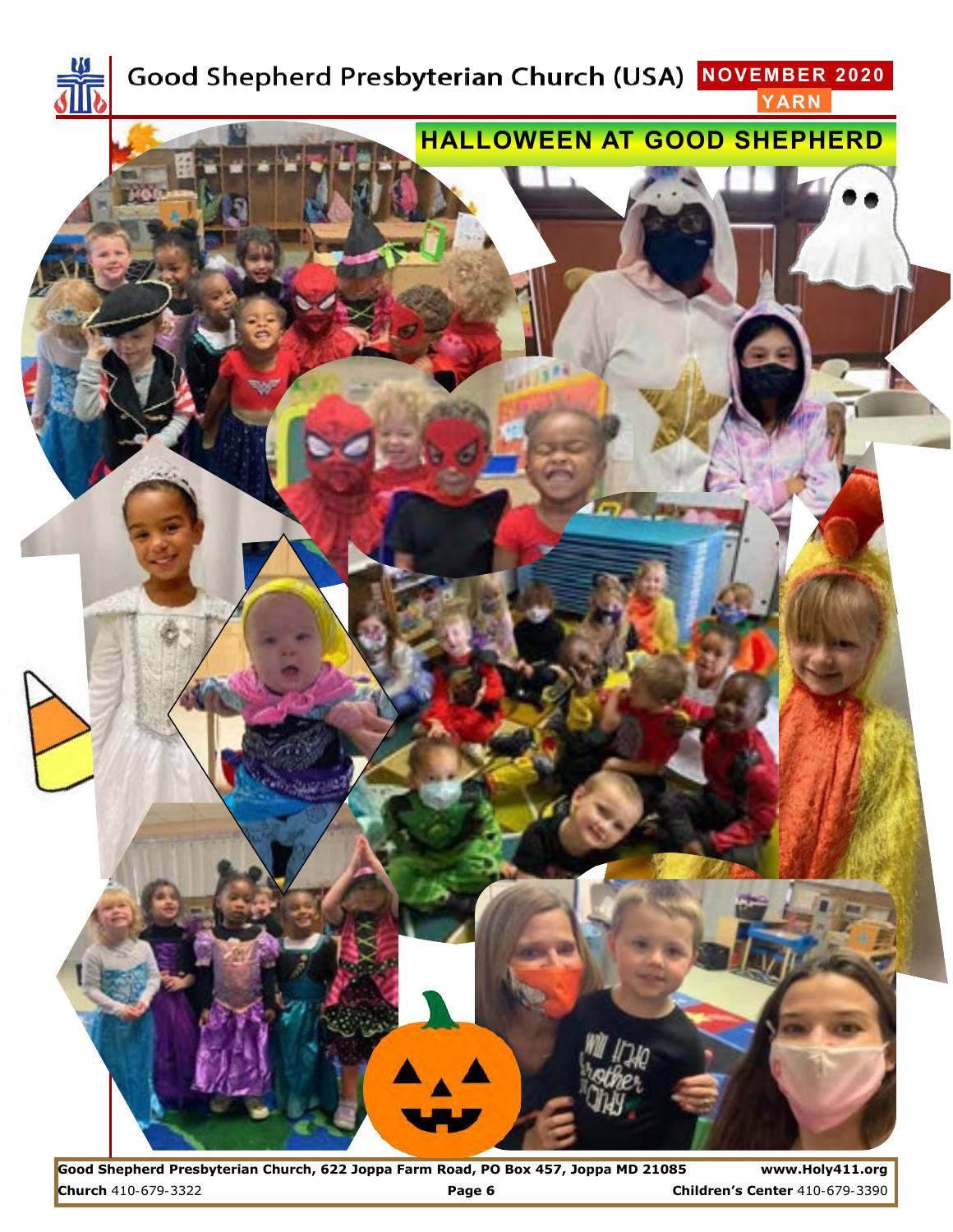



# **A MESSAGE FROM OUR WORSHIP COMMITTEE**

A Worship Committee was formed two years ago to work with Interim Pastor Jeanne Gay and then with Pastor Keith Roberts to help with various worship tasks on a weekly basis. Some of the things we have been doing behind the scenes are: enhancing the worship space with seasonal decorations and symbols; preparing Communion elements; obtaining ushers and worship participants; resourcing special worship elements (such as liturgical readings, special children's worship service last October, ecumenical Thanksgiving and Fourth of July Worship service, and Advent, Christmas Eve, and Holy Week services). We have worked together well and have put time and energy into involving many Good Shepherd people in the worship life of our church.

**NOVEMBER 2020 YARN**

We are grateful for your support during a very challenging time for Good Shepherd. It has been a blessing to see so many people reading and participating in these services now that we have gone "virtual." Our congregation has stepped up when asked to bring their special gift to the weekly service. We want to be sure everyone is included in offering a gift for the good of all. If you would like to be called upon to read or prepare a part of the worship experience, please contact one of us and we will be glad to include you in a future service.

To be sure, Maxfield Henkel, our interim music director, and Trista Canary, our administrative assistant, have answered the call to make it possible for us to stay virtual and stay connected to each other each week. Listed below is a snapshot of what is planned in the weeks to come. We hope you will bear with us as we finetune our liturgical skills and our technological prowess. Our committee continues to ask many of our members to participate by offering prayers, doing a children's moment, reading scripture, and bringing a message and although not all names are mentioned below, many people will continue to participate each week.

| Date        | Theme                                     | <b>Speaker</b>                             |
|-------------|-------------------------------------------|--------------------------------------------|
| November 1  | All Saints Day                            | Sue Thompson                               |
| November 8  | Celebrating Veterans and Their Sacrifices | Allen Wronowski<br>Various Congr'l Members |
| November 15 | Parable of the Talents                    | Rita Garrity                               |
| November 22 | Christ Our King Sunday with Communion     | Rev.                                       |

Advent begins on Sunday, November 29. We are planning now for some exciting projects that our congregation can do at home to bring the "Coming Christ" into our homes and lives for the Advent Season. Worship keeps us connected and provides spiritual support to take us into each week. We value our time together as a congregation and promise to do all we

can to make each Sunday special and meaningful. We are grateful to our choir members who bring a message, to our speakers who put so much thought and prayer into their messages, and to Ryan Shutlesw orth and Trista Canary, who are taping and designing our worship presentations. May we bring honor to our Lord and inspire our con gregation in the weeks to come.

#### **Worship Committee Members**

*Gail Wronowski, Chairperson Hazel Morgan Sue Thompson Jane Workman*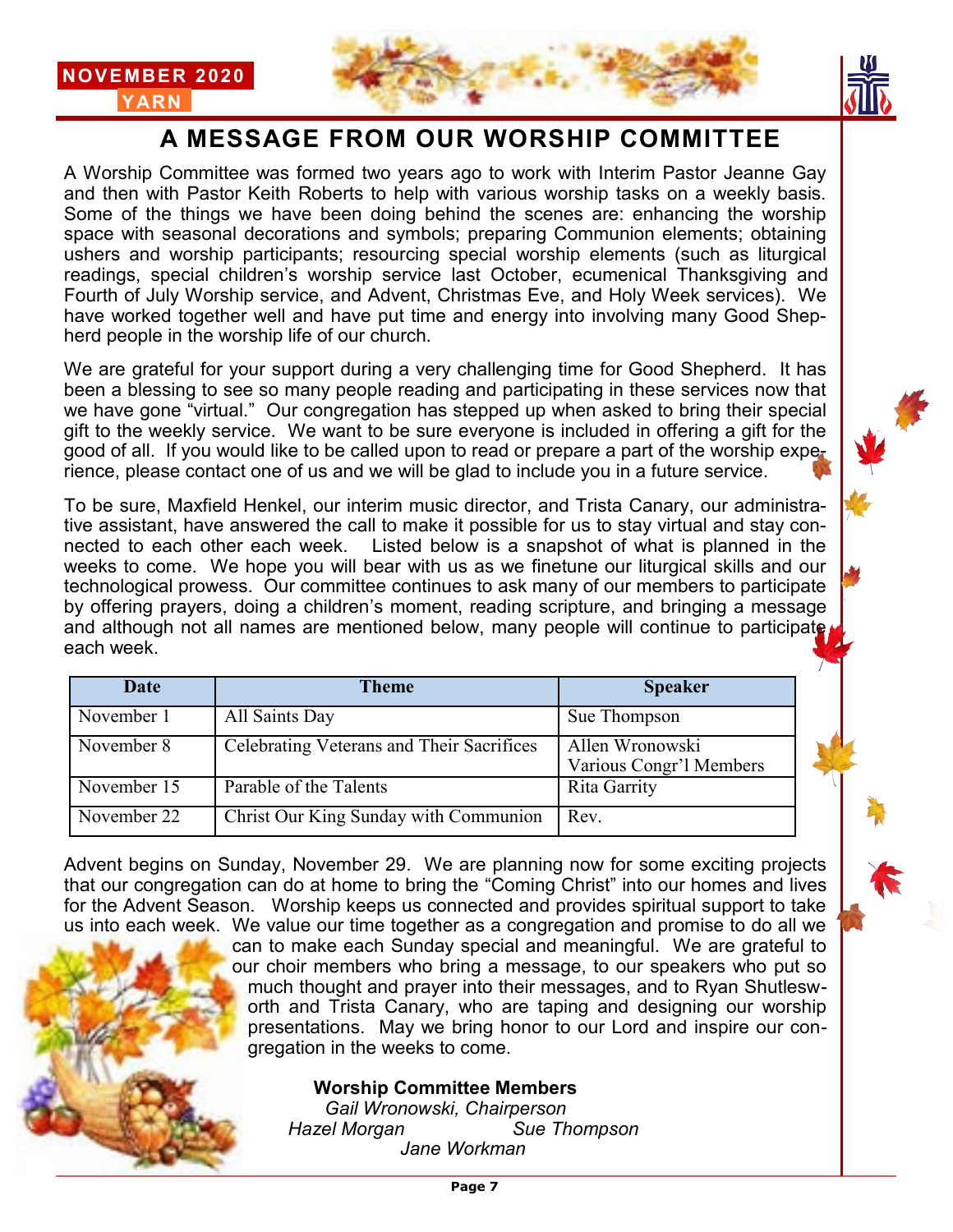





## **REQUESTS FOR OUR PRAYER WARRIORS**



Millie Fike; Captain Jack, his family & medical team; The late Mary Lou and her family; Ron & Linda Bates; Bill & Norma Webster; Paige, her family & medical team; Suzy Phillips' friends Arlene Heine's sister Rose, Katrina, and her great niece Jordie; Marcie Jackson's cousin Stony Jackson, her grandson and his wife, Caitlin, The late Bobby F. & his family, and for the families Marcie's volunteer work serves; Baby Greyson O'Neil Jackson and family; Edith Burns' friend in Nigeria, Stanley & his countrymen; Mike Bohns mom Theresa; Jenna Shunk; Norma Webster's friends Carol Sutton, Elmer & Patti Hack, and Judy's brother & family; Trista's family, and her long time friends the Bates family.

If you or someone you know has a need and you would like to submit a prayer request, please reach out to our prayer team at:

**gsprayers@juno.com**

# **NOVEMBER DATES TO CELEBRATE! HAPPY BIRTHDAY HAPPY ANNIVERSARY**

**7**

**Makhi Cheatham**



**18**

**Norma & Bill Webster**

**November 5, 1966**

**Gail & Allen Wronowski**

**November 15, 1992**



The Deacons would like the church family to know your important day! If we do not have yours in our file, please notify Ellie Pfoutz, 410-679- 4813.

**Malik Cheatham 11 Chuck Lawson 12 Steve Rapley 13 May Andrews**



**29 Kady Howe**

**30 Rita Garrity**